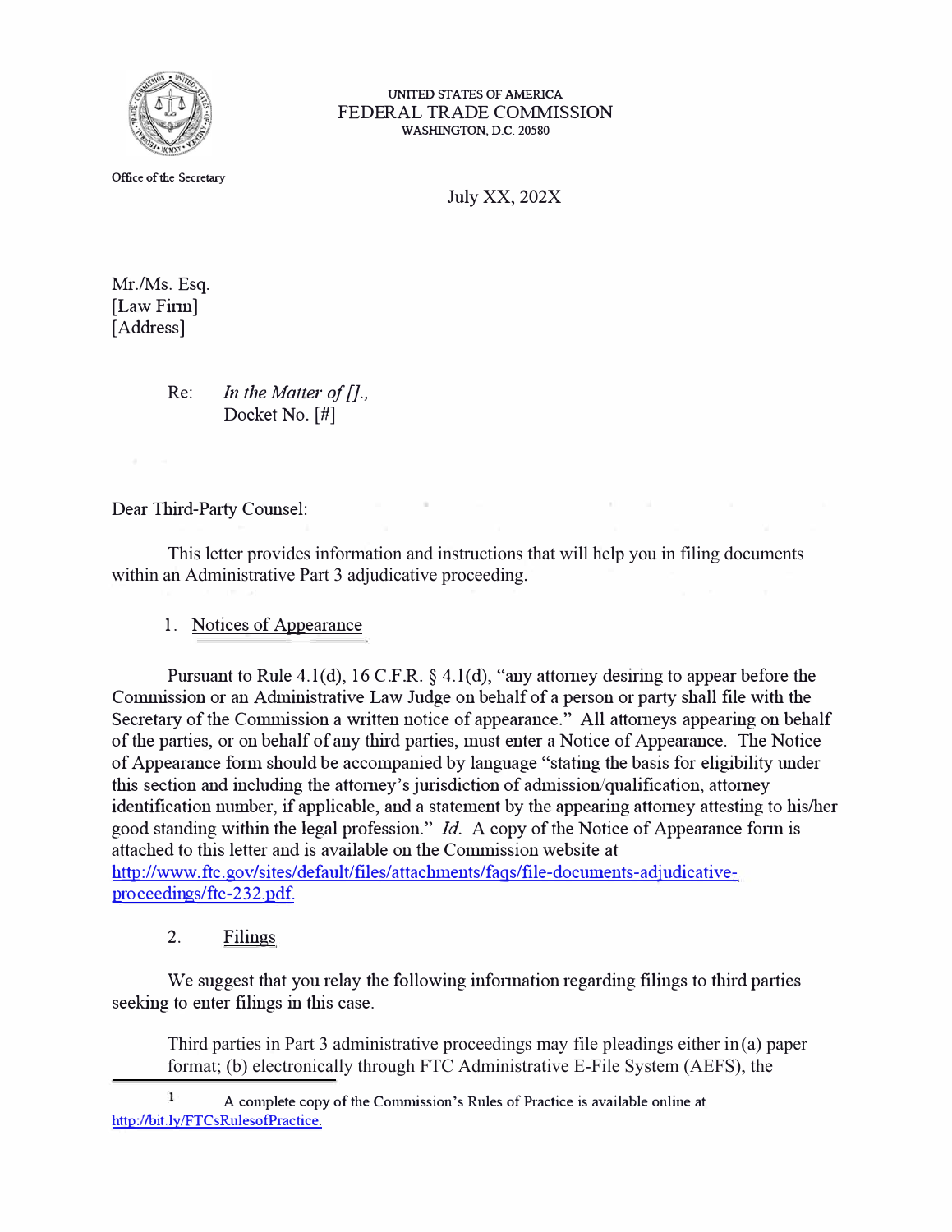Counsel for [], Docket No. [#] July xx,  $202x - Page 2$ 

electronic filing system;<sup>2</sup> or (c) electronically using the Commission's encrypted file transfer (b) electronically through FTC Administrative E-File System (AEFS), the Commission's protocol. Courtesy copies of all filings in adjudicative proceedings should be emailed to the Secretary at ElectronicFilings@ftc.gov.

## A. Filing Documents in Paper Form

Documents may be filed in paper format by hand-delivering or mailing the filing to:

Office of the Secretary Federal Trade Commission Constitution Center 400 Seventh Street, S.W., Suite 5610 Washington, D.C. 20024 Attn: Docket No. [#]

## B. Filing Documents Electronically Through AEFS

Documents may also be filed electronically through the Administrative E-File System (AEFS) at https://adminefiling.ftc.gov/ftcefile. All documents submitted through AEFS must be submitted in .PDF fonnat.**<sup>3</sup>**

 obligations. Service by electronic delive1y shall be conducted pursuant to Commission Rules Please note that electronically filing a document via AEFS does not fulfill your service 4.4(b),(e)(2), 16 C.F.R.  $\S$  4.4(b), (e)(2), by emailing a copy to lead complaint counsel and respondent's counsel with a courtesy copy to ElectronicFilings@ftc.gov. You ai·e also required to comply with any additional requirements that the designated Administrative Law Judge or the Commission may establish regai·ding the submission of courtesy copies.

Should you have any questions regai·ding AEFS, a copy of the External User Manual is available at https://www.ftc.gov/system/files/attachments/faqs/file-documents-adjudicativeproceedings/aef user manual external filer. pdf.

# C. Filing Documents Electronically Using Encrypted FTP Transmission

Parties may also submit an electronic copy of any filings by transmitting such documents in encrypted format via the Accellion FTP encryption system that the Office of the Secretary will make available to a party upon request. Documents may be in any format and may be as much as 12GB in size. Accordingly, we recommend using this filing option for large files, files containing video or audio attachments, or files containing large spreadsheets.

<sup>&</sup>lt;sup>2</sup> Commission Rule 4.2(c)(1)(i), 16 C.F.R. § 4.2(c)(1)(i), provides that "[d]ocuments may be filed electronically by using the Office of the Secretary's electronic filing system and complying with the Secretary's directions for using that system. . . . ," and Commission Rule 4.2(b), 16 C.F.R. § 4.2(b), provides that "[e]very page of each such document shall be clearly and accurately labeled "Public", *"In Camera"* or "Confidential."

 3 Redactions must be effected by completely deleting the *in camera* or otherwise confidential material before filing. Simply masking the *in camera* or otherwise confidential material -- through the use, for example, of a white type font -- is insufficient.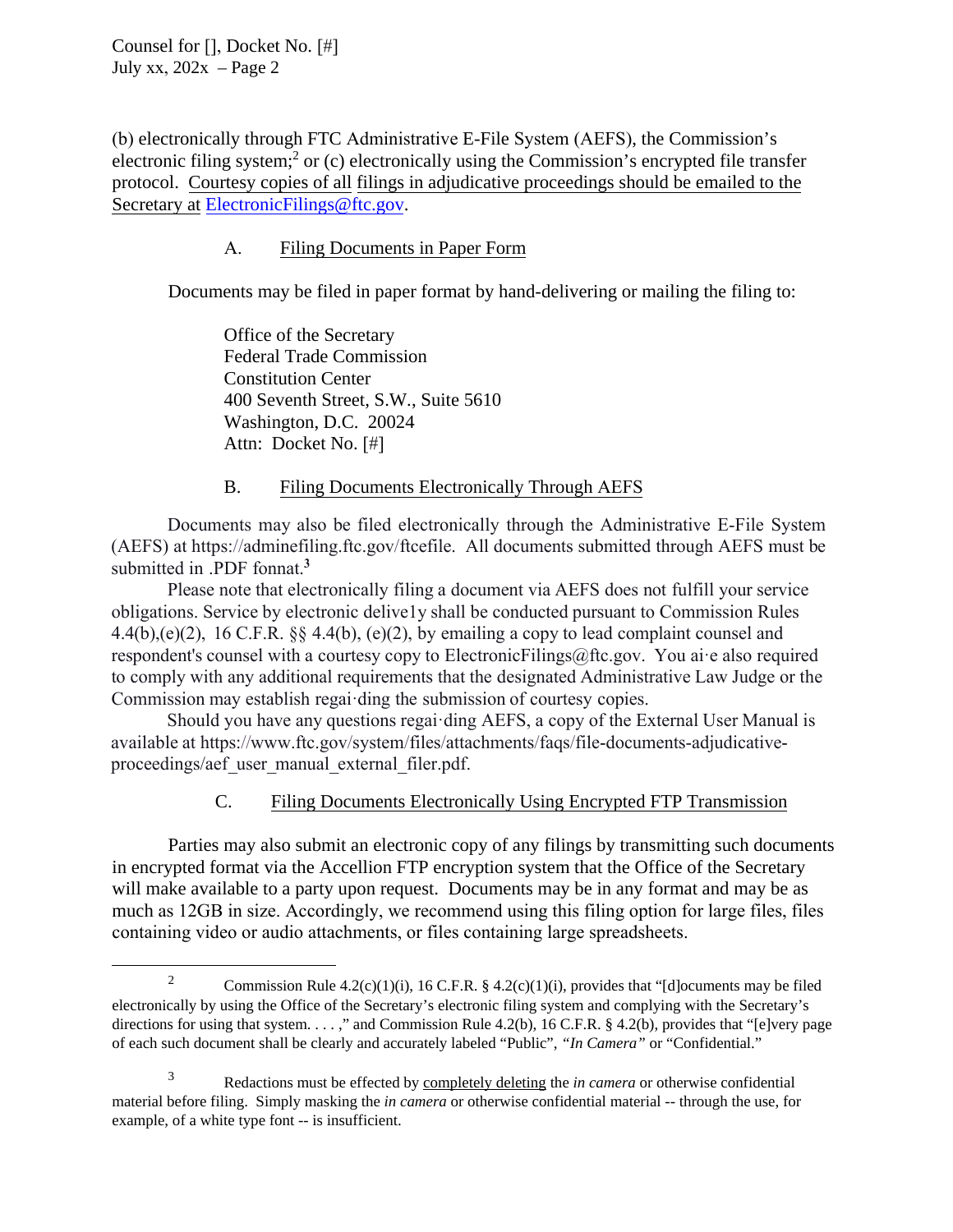$\mathcal{R}^{\prime}=\mathcal{R}^{\prime}$ 

To utilize the FTP encryption system, a party must submit a request for access to the system at least one business day prior to the date the party plans to transmit the encrypted filing to the Office of the Secretary. Such request for access should be sent via email to Electronic Filings  $@$  ftc.gov. The subject line of the email should read "Request to File with Encryption," followed by the case's docket number. Within the same business day of the request, the requester will receive an email from Office of the Secretary staff with instructions for the secure filing of encrypted documents using the Accellion encryption system.

#### $3<sub>1</sub>$ Filings Before the Administrative Law Judge

For all filings before the Administrative Law Judge, courtesy copies should be emailed to the Administrative Law Judge at  $\int |d\rho|$ ftc.gov *and* to the Secretary at ElectronicFilings@ftc.gov. Each such courtesy copy should be transmitted at or shortly after the time of filing. The subject line of all submissions to  $\iint \omega$ ftc.gov or Electronic Filings  $\omega$ ftc.gov should set forth *only* the Docket Number and the title of the submission.

Please make sure that filings directed to the Administrative Law Judge bear the following caption:

# UNITED STATES OF AMERICA BEFORE THE FEDERAL TRADE COMMISSION OFFICE OF ADMINISTRATIVE LAW JUDGES

This will ensure the filing is properly directed to the Office of Administrative Law Judges for consideration.

#### $\overline{4}$ **Filings Before the Commission**

In the event a party files a dispositive motion, such as a motion to dismiss, a motion to strike, or a motion for summary decision (and responses and replies thereto), $4$  or an interlocutory motion appealing a decision by the Administrative Law Judge, such pleadings should be filed for consideration by the Commission.

All pleadings for consideration by the Commission (rather than by the Administrative Law Judge) should include the following caption:

 $\overline{4}$ 

See Rule 3.22(a), 16 C.F.R. § 3.22(a).